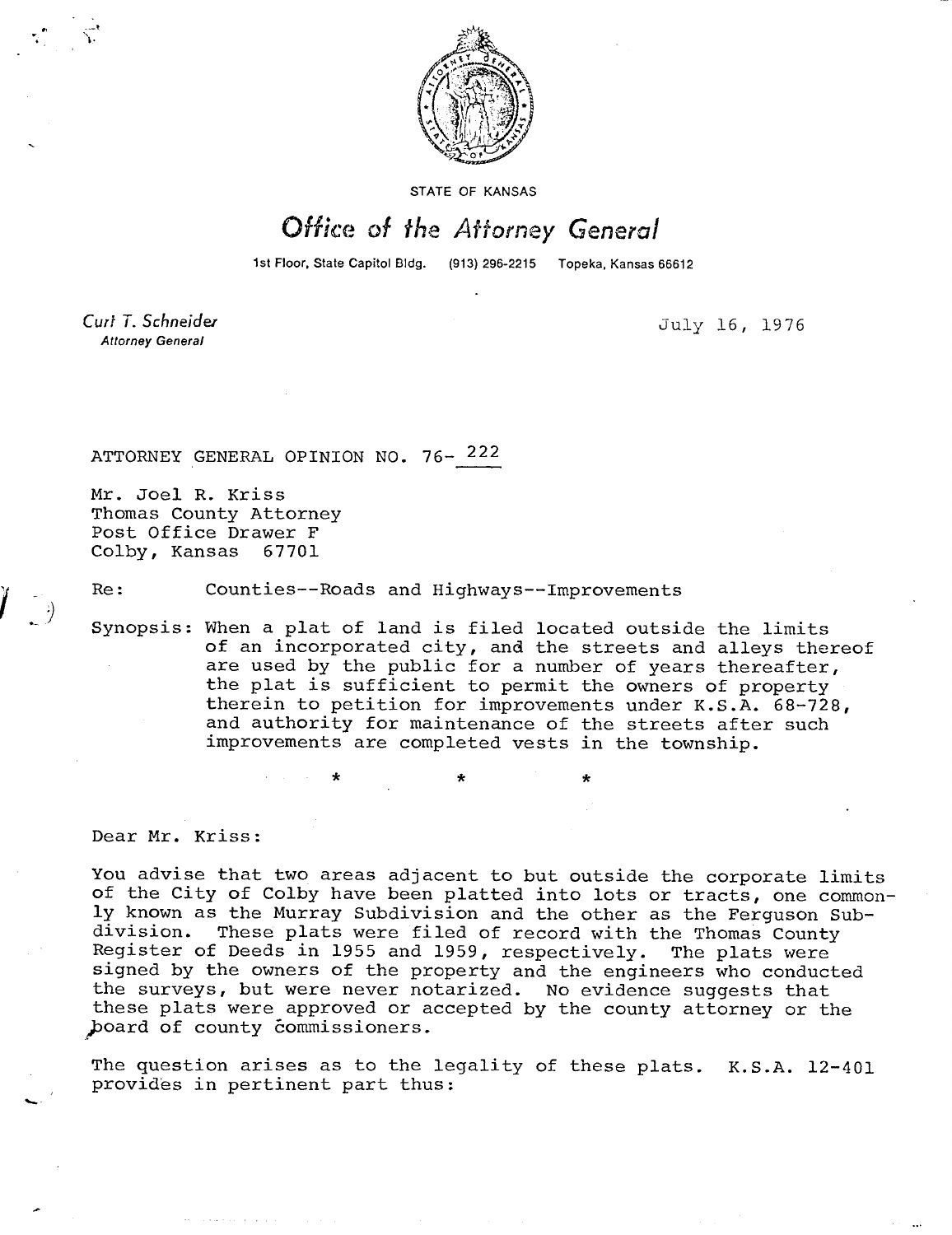Mr. Joel Kriss Page Two July 16, 1976

> "Before any proprietor or proprietors of any proposed city of the second or third class or of any town, or of any proposed addition to any such city or town shall record the plat of such proposed city, town or addition, he or she shall. furnish to the county attorney of the county in which such proposed city or town is located, or the city attorney and governing body in case of a proposed addition, an abstract of title and the plat to the land which is to be incorporated into such city, town or addition. Such county attorney, in case of any proposed city or town, or such city attorney and governing body in case of a proposed addition, after examination duly made, shall approve or disapprove said plat. Such city attorney, and governing body in case of any proposed addition to any town or city may require the streets and alleys, therein shown, to be as wide as, and to be conterminous [sic] with, the streets and alleys, of that part of the city or town to which it adjoins."

K.S.A. 12-403 states in pertinent part thus:

"That said register of deeds is hereby prohibited from filing and recording such map or plat unless the same shall have attached thereto a certificate in due form showing the approval of said map or plat by the county attorney in case of a town or city or by the governing body in case of a proposed addition to any city of the second or third class or any town."

The question is presented whether the plat was lawfully filed when no approval was given as required by K.S.A. 12-401. This statute was first enacted in 1868, and has been amended but twice, both more than half a century ago. On its face, it applies to plats proposed to be filed by the proprietor of a proposed city of the second or third class, and to plats of any proposed addition to any such city or town.

It is probably reasonable to assume that when the plats in question here were filed in 1955 and 1959, the owners of the land thus platted were not proprietors of a proposed city of the second or third class. It is rather more likely that the platted land was proposed to constitute additions to the existing City of Colby. In that instance,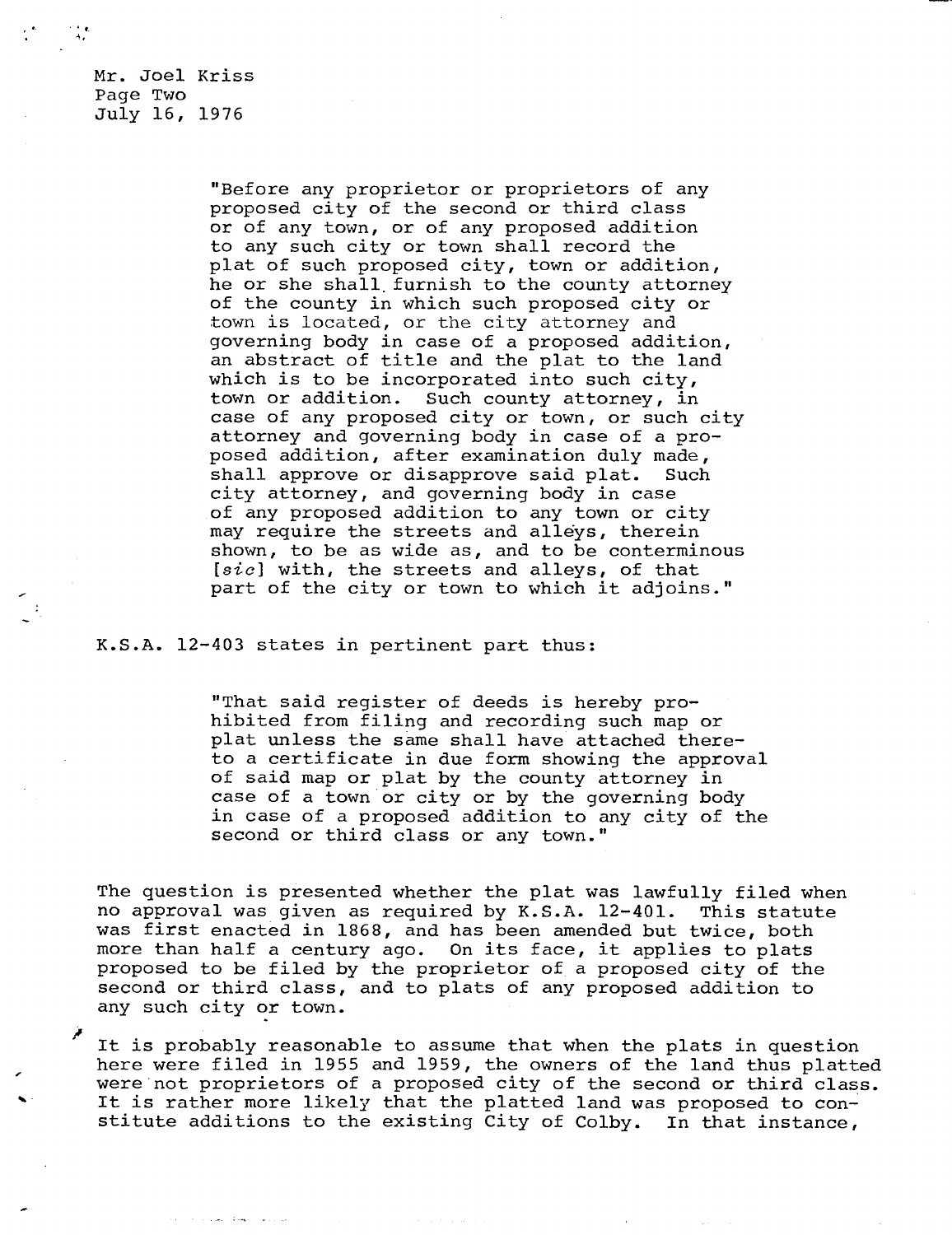Mr. Joel Kriss Page Three July 16, 1976

approval by the city governing body would be required before the plats were filed.

It is not clear what purpose approval by the city governing body was designed to serve. K.S.A. 12-401 states in pertinent part, to reiterate, as follows:

> "Such county attorney, in case of any proposed city or town, or such city attorney and governing body in case of a proposed addition, after examination duly made, shall approve or disapprove said plat. Such city attorney, and governing body in case of any proposed addition to any town or city may require the streets and alleys, therein shown, to be as wide as, and to be conterminous  $[sic]$  with, the streets and alleys, of that part of the city or town to which it adjoins."

In some jurisdictions, acceptance of a proposed dedication of streets and alleys and other property is required to perfect and vest title in the public. In Gadarl v. City of Humboldt, 87 Kan. 41 (1912), involving a plat of land already taken into the city at the time of platting, the court held no act of acceptance was necessary to perfect a dedication of streets and alleys and to vest title thereto in the county. Thus, approval by the city governing body does not appear to constitute an acceptance, but is rather a device to enable it to assure that the street and alley widths, street configuration, and other features of the proposed dedicated property conform to the city which the platted property adjoins. If, however, approval is not given prior to filing of the plat, the city is not affected by its filing, for it may choose not to annex the platted land thereafter, thus assuming no responsibility for the care and maintenance of any streets, alleys and other public ways in the dedicated property.

Approval by the county attorney is required only in the instance of a proposed new city of the second or third class. Once again, it is not clear what purpose review by that officer is designed to serve, unless it is designed to assure the formal legal sufficiency of the plat.

Whatever the uncertain purposes of the approval requirement, the question remains what legal effect should be given a plat which is filed without the required approval, in view of the express direction of K.S.A. 12-403 that no plat shall be filed without such approval. It may be argued that the plats should be given no legal significance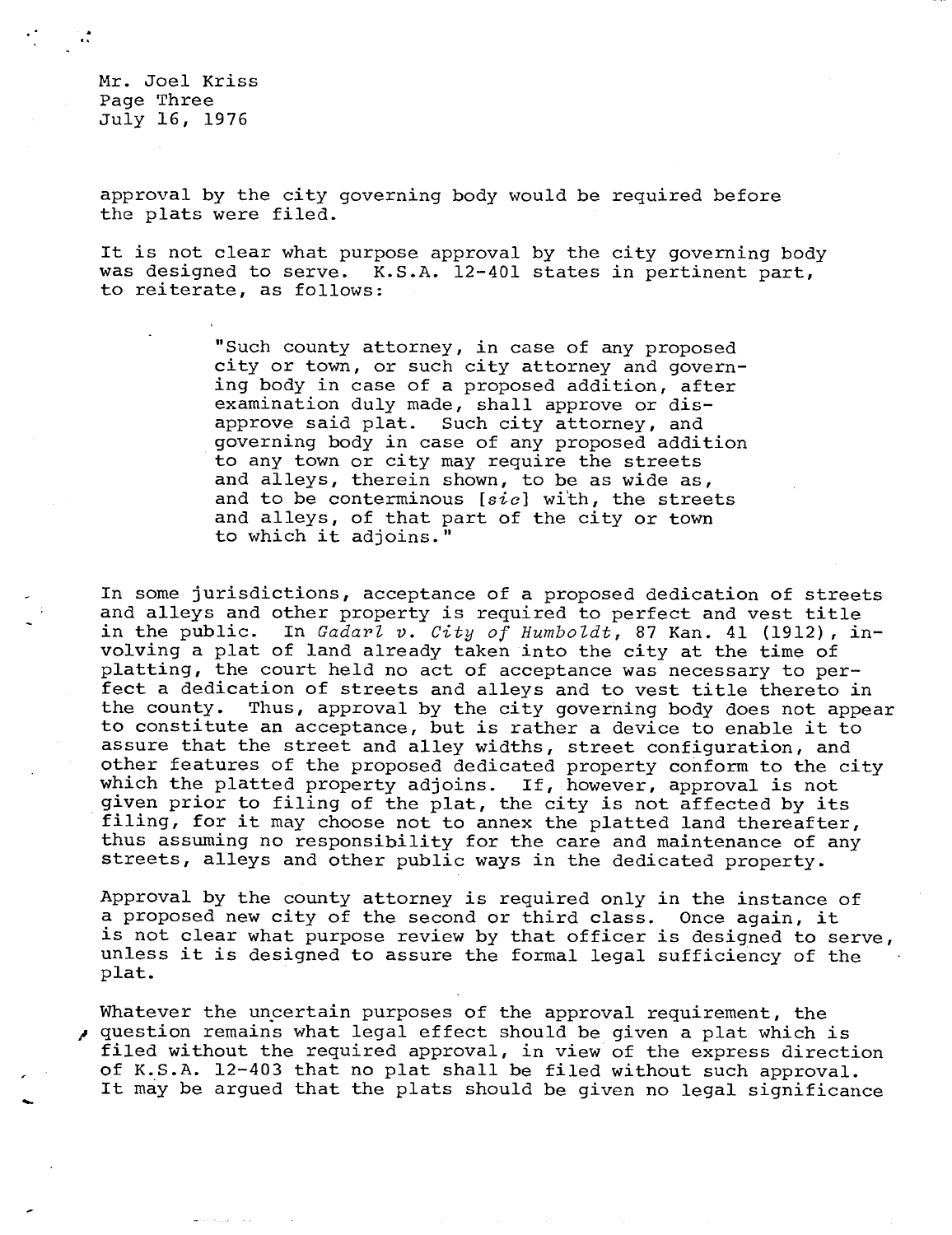Mr. Joel Kriss Page Four July 16, 1976

\* 7.

whatever. For example, it may be suggested that without the approval, the plat is ineffective to dedicate the streets and other public ways to the public, and to vest title thereto in the county. However, if the streets and alleys have been used as public ways for a quarter of century since the filing of the plats, it is likely that a court may find prescriptive rights to have accrued in favor of the public so as to prevent an owner of a tract of land in the platted area to claim title to a portion of any street or alley therein adjacent to his property. It is my view that despite the lack of approval by the city governing body, assuming the plats were filed as proposed additions to the city, or the lack of approval by the county attorney if filed for another purpose, that title to the streets and alleys has vested in the county, by virtue of, first, the filing of the plats, and, second, continued use of the streets and public ways since that time by the public.

Certainly, I see no reason why any remaining question as to the validity of the plats may not be resolved by the adoption of an appropriate resolution approving the plats.

The question remains whether the plats are legal plats for the purpose of K.S.A. 68-728, which provides that whenever any land shall be platted and laid off into blocks and lots in any county and outside the limits of any incorporated city, the board of county commissioners shall have the power to provide for the improvement of any public road, street or avenue whenever a sufficient petition is filed for that purpose. Once again, in my judgment, the filing of the plat and the continued use of the roads and streets therein for the period of time since 1955 and 1959 are sufficient to vest the title to the streets and roads in the county, and to entitle the owners of the property in question to petition the county under this provision for improvement of the streets pursuant to this act. It should be pointed out that any lingering doubt as to the validity of the plats for the purpose of K.S.A. 68-728 may be resolved by the adoption of a resolution pursuant to K.S.A. 19-191a(b) by the board of county commissioners authorizing it to exercise the powers and authority of that act respecting any platted land, whether filed with or without the approval of any officer or body required by K.S.A. 12-401.

Lastly, you inquire whether the provisions of K.S.A. 68-711 apply to road improvements made under K.S.A. 68-728 and, if not, who has the responsibility for maintenance of the roads after improvements are made under K.S.A. 68-728. The last paragraph of that section states in pertinent part thus: